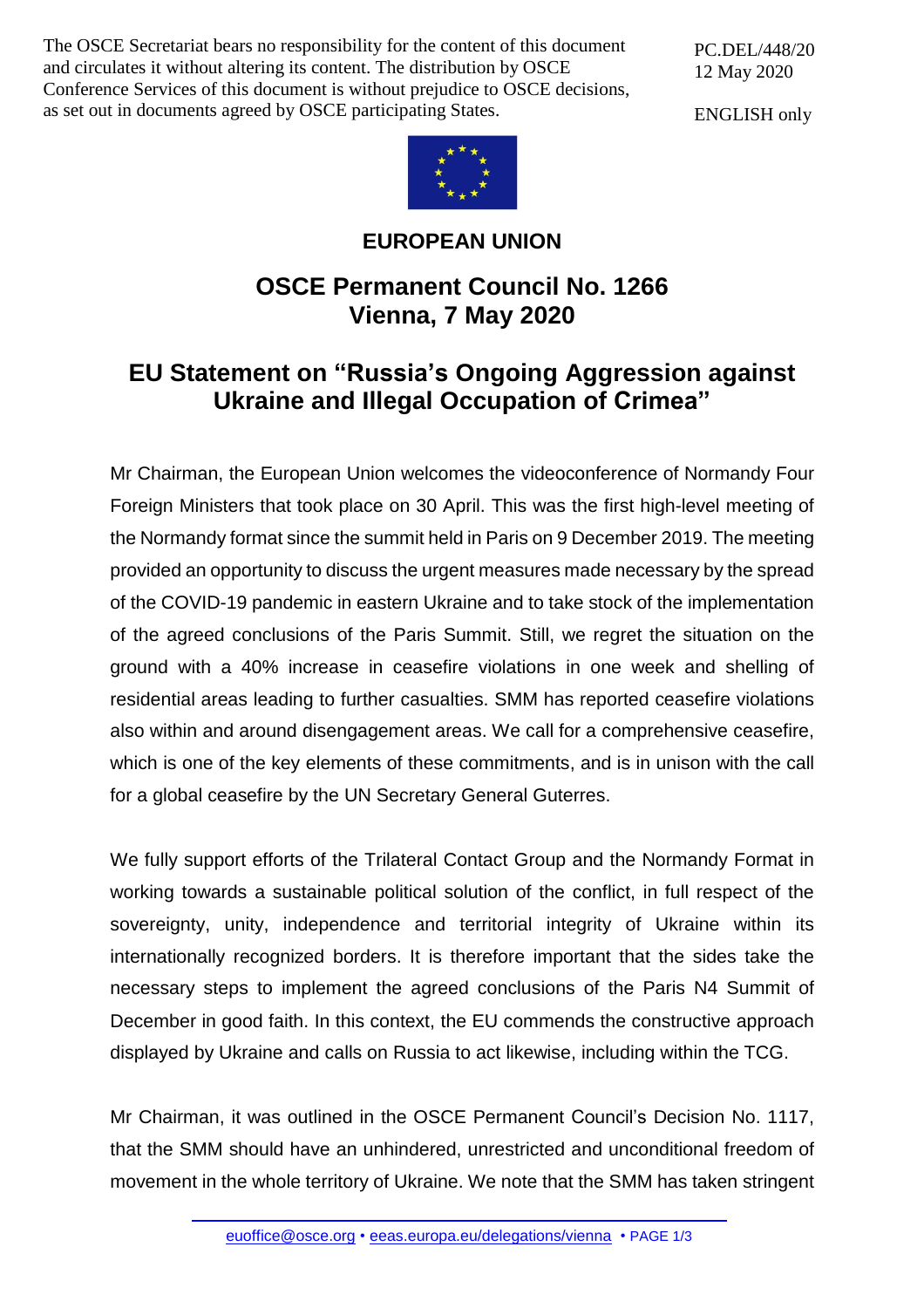external and internal precautionary measures in response to the pandemic, to ensure the continued safety of all, including of the local population. Therefore, it is gravely concerning that the armed formations repeatedly deny SMM access to nongovernment controlled areas, as were outlined by numerous SMM Spot Reports in recent weeks. Any attempts to restrict the freedom of the movement of SMM run against both the Minsk Agreements as well as the above-mentioned PC decision. We urge Russia to use its considerable influence over the armed formations it backs in order to meet the Minsk commitments in full and to stop this hindrance of the SMM to fulfil its mandate.

The European Union does not recognise the illegal annexation of the Autonomous Republic of Crimea and the City of Sevastopol by Russia, which is a clear violation of international law. Therefore, we strongly condemn the recently announced conscription of residents of the peninsula to the Russian Federation Armed Forces. This is a violation of international humanitarian law, by which also Russia is bound. We also recall that one year has now passed since the Russian presidential decree of April 2019 granting citizenship to inhabitants of the non-government controlled areas of Donetsk and Luhansk oblasts in a simplified procedure. This is another attack on the sovereignty of Ukraine and runs counter to the spirit of the Minsk agreements. The European Union issued a guidance on territorial competence and non-recognition of such passports and calls on other participating States not to recognize them either.

The EU remains firm in its call on all sides to swiftly and fully implement the Minsk agreements and honour their commitments in full in order to achieve a sustainable political solution to the conflict in line with OSCE principles and commitments. We call on Russia to fully assume its responsibility in this regard and to use its considerable influence over the armed formations it backs to meet the Minsk commitments in full. Respect for these principles and commitments must be restored. We again call on Russia to immediately stop fuelling the conflict by providing financial and military support to the armed formations, and we remain deeply concerned about the presence of Russian military equipment and personnel in areas held by Russia-backed armed formations. The duration of the European Union's economic sanctions against Russia is linked to the complete implementation of the Minsk agreements.